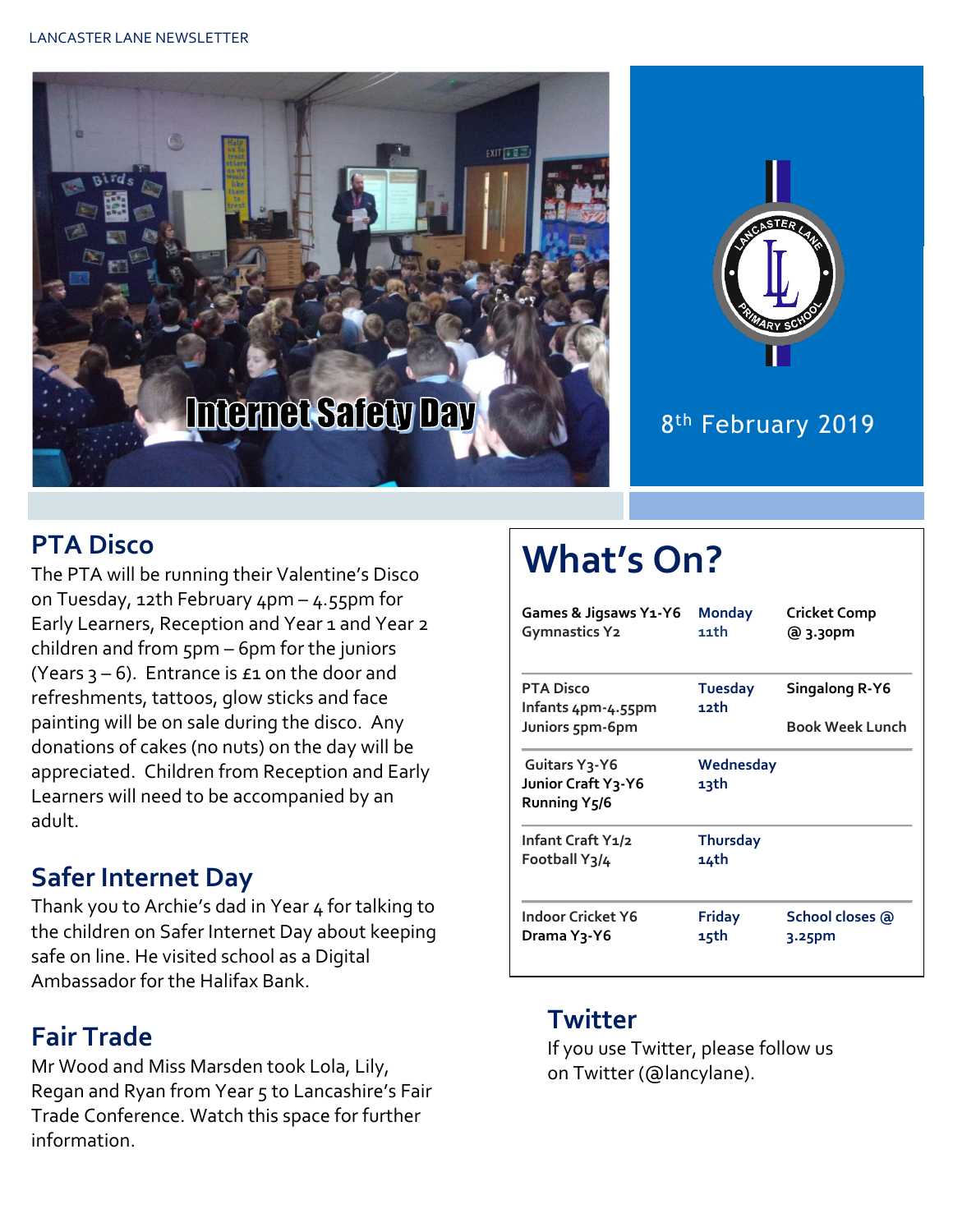#### **Welcome**

Welcome to James in Reception and Leon in Year 2 who joined us this week. We hope you already feel like Lancy Laners.

# **Parking**

Thank you to those parents who adhere to our voluntary one way system. If someone new collects or drops off your child, please remind them of the one way system. As always, please be courteous to our neighbours when parking.



Due to a cricket match, there will be no Clayton Cup on Monday. Gardening Club, Handball and Reading Club are all cancelled on Tuesday, due to the disco.

## **Book Week**

To promote and encourage reading at home, we will be holding a sponsored read during Book Week. The children will raise money towards new books for school and will also receive a raffle ticket for every day they have read at home. They have the chance to win a book prize, during the special assembly on Friday, 15th February. During the assembly, there's also staff performance for the children to enjoy too! Family and friends are very welcome to come and join us in the hall at 9.10am. So get sponsored and get reading – the more money raised, the more books we'll have to read! A reminder that we are dressing up as a book character (this does not have to be from the Wizard of Oz) on the Monday and the Friday of Book Week. The Book People will be providing a variety of books to buy. The fair will take place in the school hall every day from 3:20-4:00pm.

## **Outside Acheivements**

Poppy in Year 4 and Ben in Year 1 ran 2K at Blackburn Road Runners, Ruby in Year 2 took her 1st exam in cheer and got highly commended and Angel W in Y1 achieved her 10m and 20m in swimming. Well done to all of you.



Year 1 had a furry visitor.



Year 4 used a disclosure tablet in Science.



Year 3 Constructed their own Shadufs from Ancient Egypt.